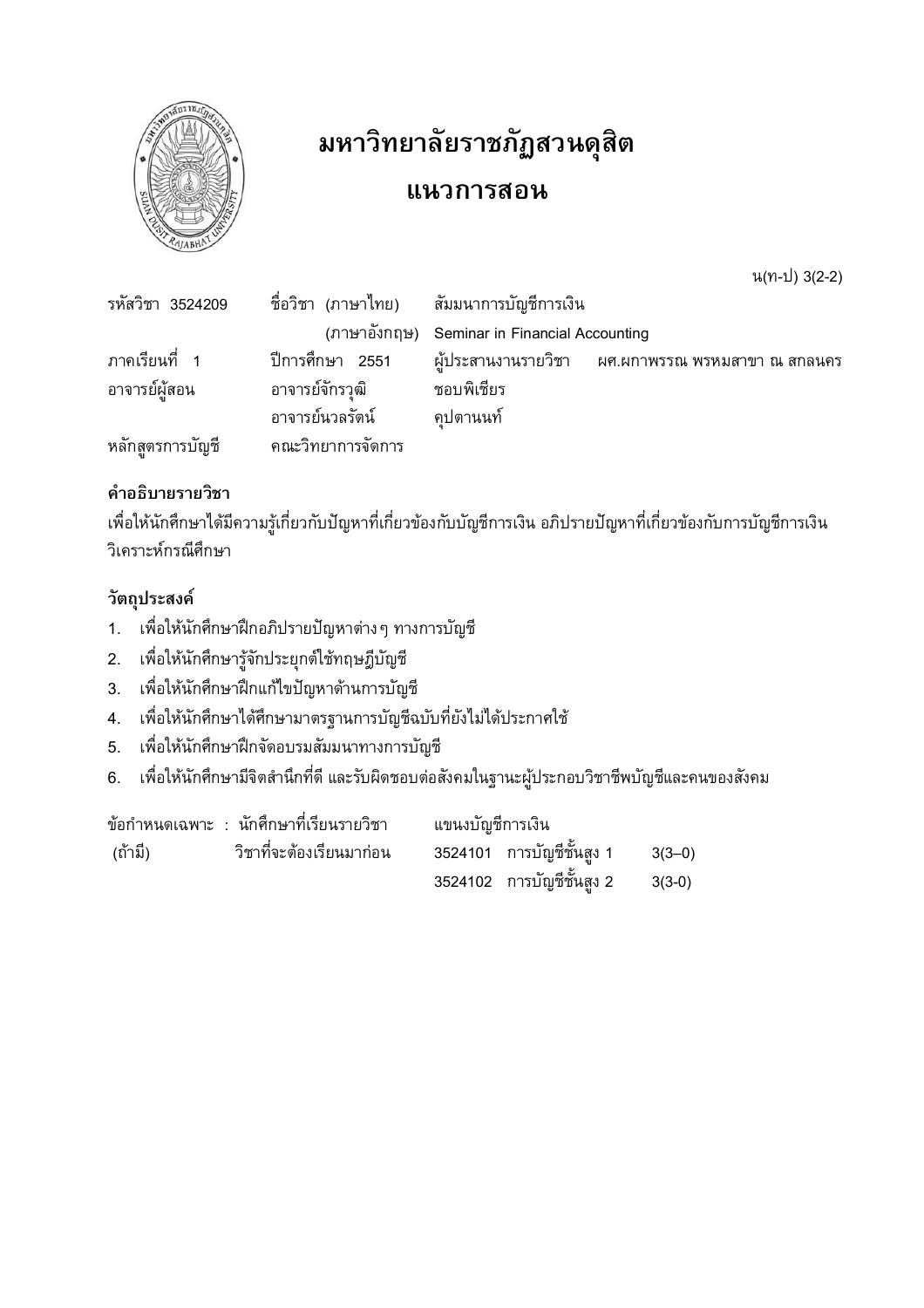#### กิจกรรมการเรียนการสอน

|                |                                                                   |                                  |               |        | กิจกรรมการเรียนการสอน |                       |                      |           |           | สื่อการสอน   |         |              |           |            |              |                                            |
|----------------|-------------------------------------------------------------------|----------------------------------|---------------|--------|-----------------------|-----------------------|----------------------|-----------|-----------|--------------|---------|--------------|-----------|------------|--------------|--------------------------------------------|
|                |                                                                   | กิจกรรม                          | สอดคล้องด้าน  |        |                       |                       |                      |           |           |              |         |              |           |            |              |                                            |
| ที่            | เนื้อหา<br>สัปดาห์                                                |                                  | บริการวิชาการ | រីត្រូ | คุณธรรมจริยธรรม       | กำนุบำรุงศิลปวัฒนธรรม | นันผู้เรียนเป็นสำคัญ | เทคโนโลยี | บุคลิกภาพ | Power point  | VCD/DVD | Internet     | E-leaming | Blackboard | Website      | การวัดผลการเรียนรู้                        |
|                |                                                                   | 1. บรรยายสรุป                    |               |        | $\checkmark$          |                       |                      |           |           | $\checkmark$ |         | $\checkmark$ |           |            | $\checkmark$ | สามารถสรุปเป็นแผนภูมิ                      |
| -1             | ภาพรวมของบัญชีการเงิน                                             | 2. การเปรียบเทียบ IAS<br>กับ TAS |               |        |                       |                       |                      |           |           | $\checkmark$ |         | $\checkmark$ |           |            | $\checkmark$ | สามารถเปรียบเทียบความ<br>แตกต่าง           |
|                |                                                                   | 1. บรรยายสรุป                    |               |        | $\checkmark$          |                       |                      |           |           | $\checkmark$ |         | $\checkmark$ |           |            | $\checkmark$ | สามารถสรุปเป็นแผนภูมิ                      |
| $\overline{2}$ | ภาพรวมของบัญชีการเงิน (ต่อ)                                       | 2. การเปรียบเทียบ IAS<br>กับ TAS |               |        |                       |                       |                      |           |           | $\checkmark$ |         | $\checkmark$ |           |            | $\checkmark$ | สามารถเปรียบเทียบความ<br>แตกต่าง           |
|                |                                                                   | 1. บรรยายสรุป                    |               |        | $\checkmark$          |                       |                      |           |           | $\checkmark$ |         | $\checkmark$ |           |            | $\checkmark$ | สามารถสรุปเป็นแผนภูมิ                      |
| 3              | ภาพรวมของบัญชีการเงิน (ต่อ)                                       | 2. การเปรียบเทียบ IAS<br>กับ TAS |               |        |                       |                       |                      |           |           | $\checkmark$ |         | $\checkmark$ |           |            | $\checkmark$ | สามารถเปรียบเทียบความ<br>แตกต่าง           |
| $\overline{4}$ | การนำเสนองบการเงิน<br>(มาตรา 35 ปรับปรุง 2550)                    | การนำเสนอและอภิปราย              |               |        |                       |                       | $\checkmark$         |           |           | $\checkmark$ |         |              |           |            |              | สามารถเข้าใจในรายละเอียด<br>นำไปปฏิบัติได้ |
| 5              | งบเฉพาะกิจการ<br>(มาตรา 44, มาตรา 45,<br>มาตรา 46, ปรับปรุง 2550) | การนำเสนอและอภิปราย              |               |        |                       |                       | ✓                    |           |           | $\checkmark$ |         |              |           |            |              | สามารถเข้าใจในรายละเอียด<br>นำไปปฏิบัติได้ |
| 6              | การกำหนดราคาโอน                                                   | การนำเสนอและอภิปราย              |               |        |                       |                       | $\checkmark$         |           |           | $\checkmark$ |         | $\checkmark$ |           |            | $\checkmark$ | สามารถเข้าใจในรายละเอียด<br>นำไปปฏิบัติได้ |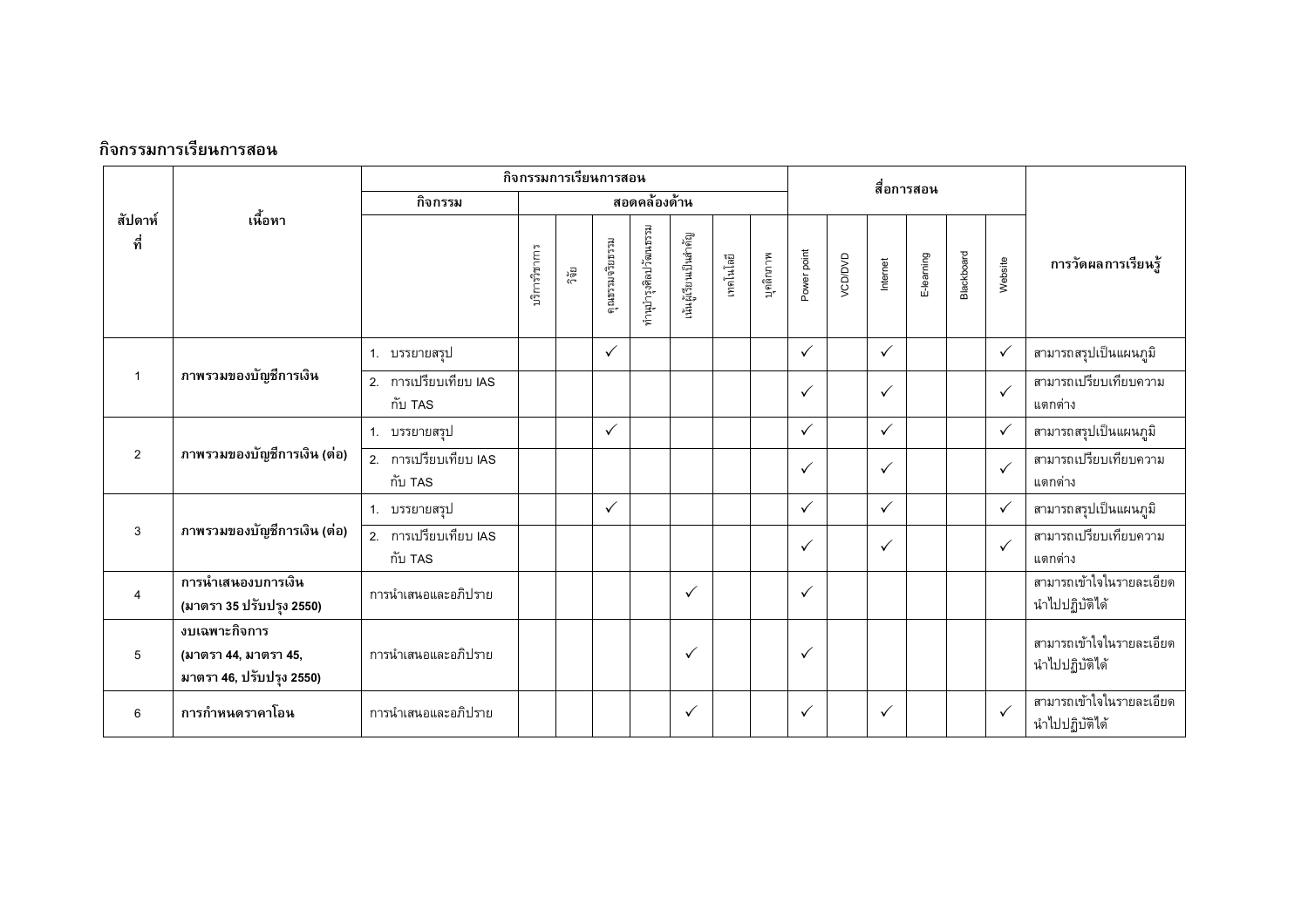#### กิจกรรมการเรียนการสอน

|                           |                                                                                 |                     | กิจกรรมการเรียนการสอน |                 |                       |                      |              |           |             | สื่อการสอน   |          |              |            |         |                     |                                                       |
|---------------------------|---------------------------------------------------------------------------------|---------------------|-----------------------|-----------------|-----------------------|----------------------|--------------|-----------|-------------|--------------|----------|--------------|------------|---------|---------------------|-------------------------------------------------------|
|                           |                                                                                 | กิจกรรม             |                       |                 |                       | สอดคล้องด้าน         |              |           |             |              |          |              |            |         |                     |                                                       |
| เนื้อหา<br>สัปดาห์<br>ที่ |                                                                                 | ปริการวิชาการ       | ្ត្រី<br>ភូមិ         | คุณธรรมจริยธรรม | กำนุบำรุงศิลปวัฒนธรรม | .นนผู้เรียนเป็นสำคัญ | เทคโนโลยี    | บุคลิกภาพ | Power point | VCD/DVD      | Internet | E-leaming    | Blackboard | Website | การวัดผลการเรียนรู้ |                                                       |
| $\overline{7}$            | งบการเงินระหว่างกาล<br>(มาตรา 41 ปรับปรุง 2550)                                 | การนำเสนอและอภิปราย |                       |                 |                       |                      | $\checkmark$ |           |             | $\checkmark$ |          | $\checkmark$ |            |         | $\checkmark$        | สามารถเข้าใจในรายละเอียด<br>นำไปปฏิบัติได้            |
| 8                         | อัตราแลกเปลี่ยนเงินตรา<br>ต่างประเทศ (มาตรา 30)                                 | การนำเสนอและอภิปราย |                       |                 |                       |                      | $\checkmark$ |           |             | $\checkmark$ |          | $\checkmark$ |            |         | $\checkmark$        | สามารถเข้าใจในรายละเอียด<br>นำไปปฏิบัติได้            |
| 9                         | การบัญชีสำหรับตราสาร<br>อนุพันธ์ (ร่างมาตรฐาน)                                  | การนำเสนอและอภิปราย |                       |                 |                       |                      | $\checkmark$ |           |             | $\checkmark$ |          | $\checkmark$ |            |         | $\checkmark$        | ์<br>สามารถเข้าใจในรายละเอียด<br>นำไปปฏิบัติได้       |
| 10                        | การบัญชีสำหรับเงินลงทุนใน<br>ตราสารหนี้ และตราสารทุน<br>(Fair Value) (มาตรา 40) | การนำเสนอและอภิปราย |                       |                 |                       |                      | $\checkmark$ |           |             | $\checkmark$ |          | $\checkmark$ |            |         | $\checkmark$        | สามารถเข้าใจในรายละเอียด<br>นำไปปฏิบัติได้            |
| 11                        | สินทรัพย์ไม่มีตัวตน<br>(มาตรา 50 ปรับปรุง 2550)                                 | การนำเสนอและอภิปราย |                       |                 |                       |                      | $\checkmark$ |           |             | $\checkmark$ |          | $\checkmark$ |            |         | $\checkmark$        | สามารถเข้าใจในรายละเอียด<br>นำไปปฏิบัติได้            |
| 12                        | กรณีศึกษา                                                                       | อภิปรายประเด็นปัญหา |                       |                 |                       |                      | $\checkmark$ |           |             | $\checkmark$ |          |              |            |         |                     | สามารถวิเคราะห์และ<br>แก้ปัญหาการประยุกต์ใช้<br>ทฤษฎี |
| 13                        | กรณีศึกษา                                                                       | อภิปรายประเด็นปัญหา |                       |                 |                       |                      | $\checkmark$ |           |             | $\checkmark$ |          |              |            |         |                     | สามารถวิเคราะห์และ<br>แก้ปัญหาการประยุกต์ใช้<br>ทฤษฎี |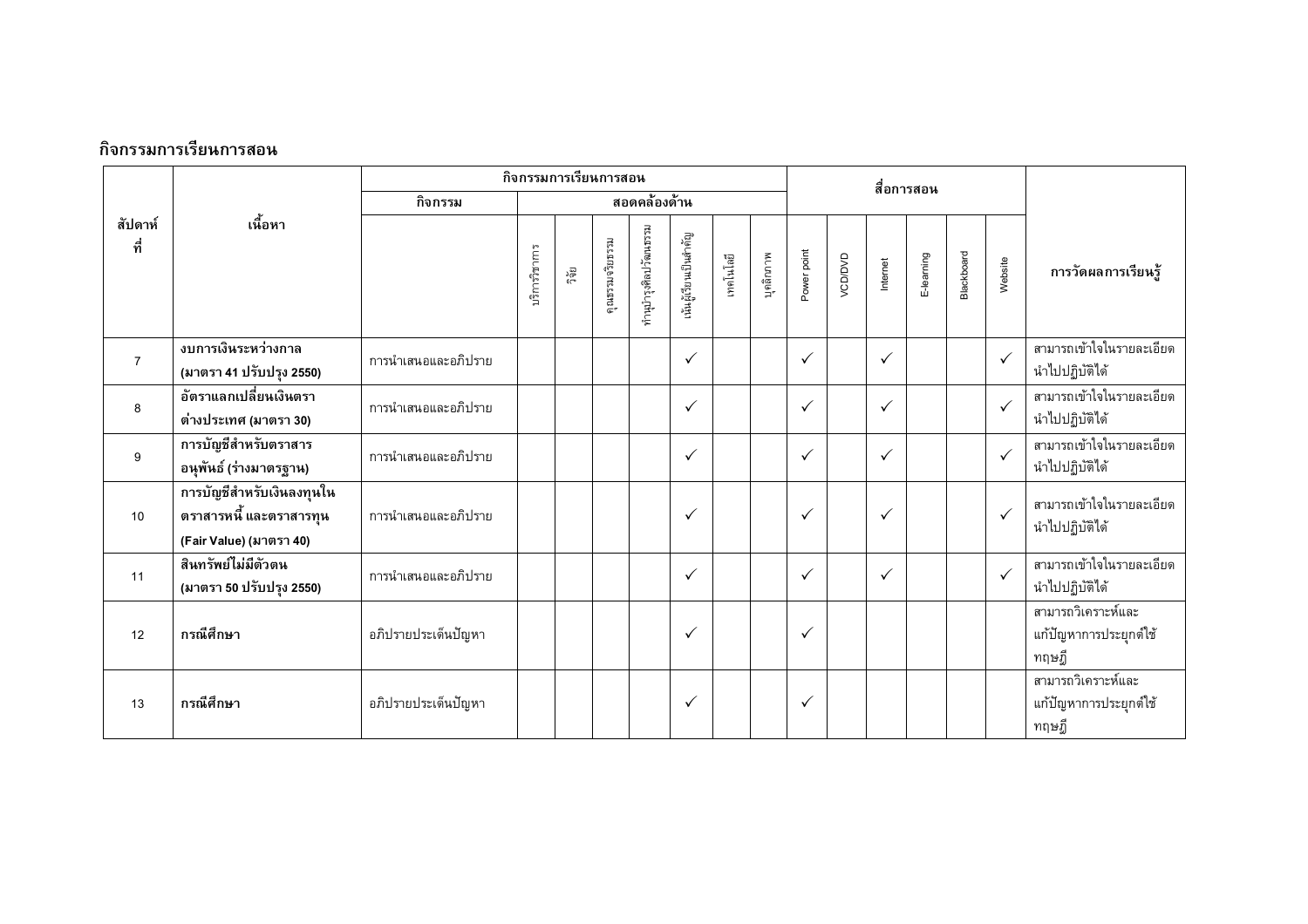#### กิจกรรมการเรียนการสอน

|                |           | กิจกรรมการเรียนการสอน |               |        |                 |                       |                       |           |           |             | สื่อการสอน |          |           |            |         |                                                       |
|----------------|-----------|-----------------------|---------------|--------|-----------------|-----------------------|-----------------------|-----------|-----------|-------------|------------|----------|-----------|------------|---------|-------------------------------------------------------|
|                |           | กิจกรรม               | สอดคล้องด้าน  |        |                 |                       |                       |           |           |             |            |          |           |            |         |                                                       |
| สัปดาห์<br>ที่ | เนื้อหา   |                       | บริการวิชาการ | រឹត្តិ | คุณธรรมจริยธรรม | ทำนุบำรุงศิลปวัฒนธรรม | เน็นผู้เรียนเป็นสำคัญ | เทคโนโลยี | บุคลิกภาพ | Power point | VCD/DVD    | Internet | E-leaming | Blackboard | Website | การวัดผลการเรียนรู้                                   |
| 14             | กรณีศึกษา | อภิปรายประเด็นปัญหา   |               |        |                 |                       | $\check{ }$           |           |           | $\check{ }$ |            |          |           |            |         | สามารถวิเคราะห์และ<br>แก้ปัญหาการประยุกต์ใช้<br>ทฤษฎี |
| 15             | กรณีศึกษา | อภิปรายประเด็นปัญหา   |               |        |                 |                       | $\checkmark$          |           |           | $\check{ }$ |            |          |           |            |         | สามารถวิเคราะห์และ<br>แก้ปัญหาการประยุกต์ใช้<br>ทฤษฎี |